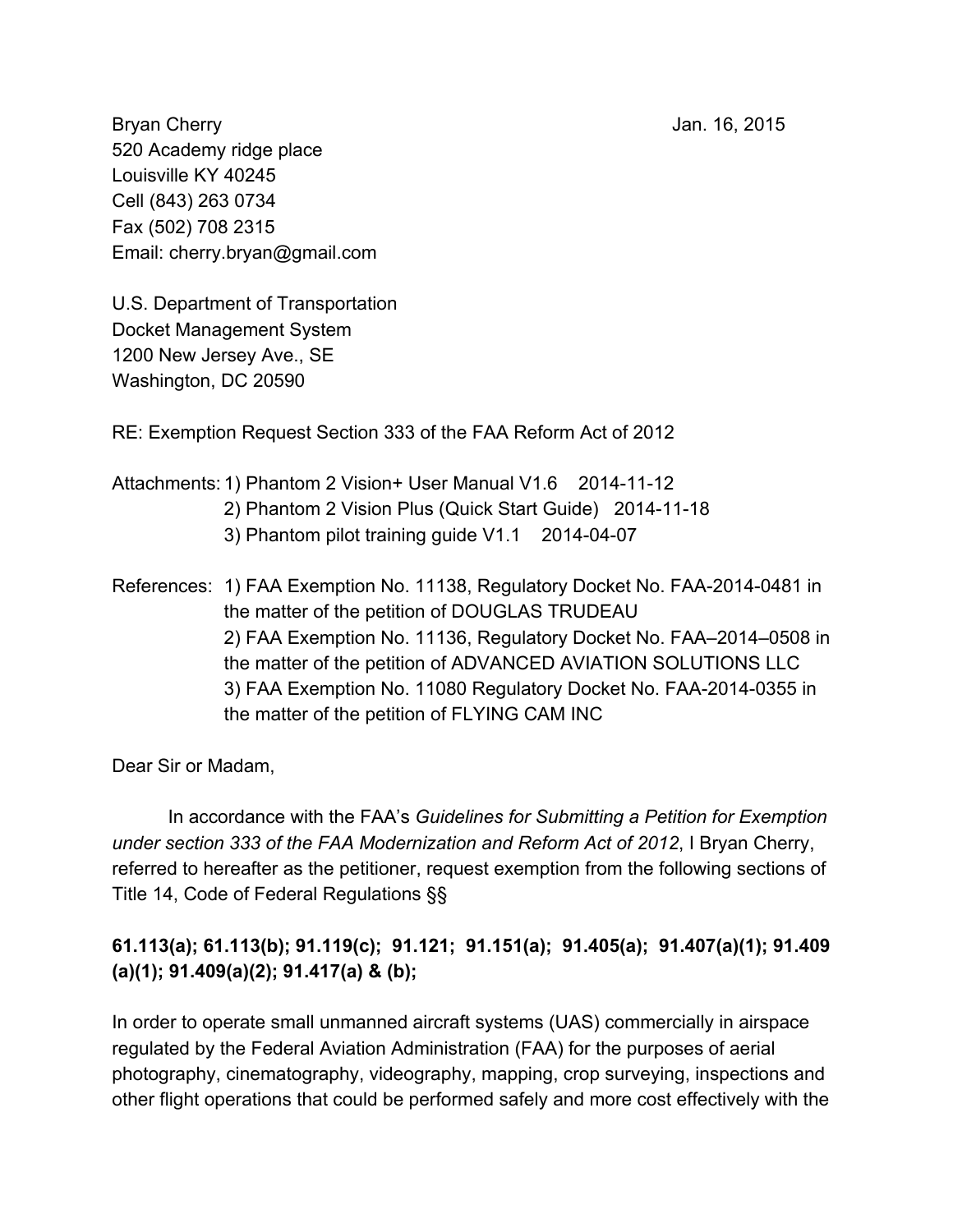use of small UAS at low altitude within the U.S. national airspace system as compared to a manned aircraft. Operations will be performed only at the request of and with the authorization and permission of clients or their authorized agents in order to facilitate commerce and raise awareness of the beneficial uses of small unmanned air systems. So long as such operations are conducted within and under the conditions outlined herein or as may be established by the FAA as required by Section 333. The conditions identified and proposed by the petitioner are drawn from references 1-3.

# **The FARs**

The petitioner seeks exemption from the above mentioned FARs for the following reasons;

**61.113(a) & (b)**; The petitioner requests relief in order to facilitate the utilization of pilots, who hold a PRIVATE PILOT (or greater) certificate. Any pilots operating under this exemption would be required to comply with any conditions as set forth and in a similar fashion to the previously granted exemptions.

**91.119(c)** As discussed in Exemption 11138 (DOUGLAS TRUDEAU), operations conducted closer than 500 feet to the ground may require that the UA be operated closer than 500 feet to essential persons, or objects that would not be possible without additional relief. The petitioner requests modification, waiver or exemption and clarification concerning the terms "congested areas" and "densely populated". The petitioner requests waiver for this condition to allow reasonable and responsible operations in areas of subdivisions and neighborhoods if required.

**91.121** As discussed in Exemption 11138 (DOUGLAS TRUDEAU) is inapplicable since the UAS does not have an altimeter and instead utilizes electronic GPS with a barometric sensor for altitude information.

**91.151(a)** As discussed in Exemption 11136 (ADVANCED AVIATION SOLUTIONS LLC) prior relief has been granted for manned aircraft to operate at less than the prescribed minimums, including Exemption Nos. 2689, 5745, and 10650. In addition, similar UAS-specific relief has been granted in Exemption Nos. 8811, 10808, and 10673 for daytime, VFR conditions. The UAS provides battery power remaining in percent to the PIC. The UA batteries provide approximately 25 minutes of powered flight. Information provided in the operating documents discusses procedures regarding remaining battery power management. Those documents contain a condition in which the PIC will initiate a landing procedure when battery remaining reaches a specified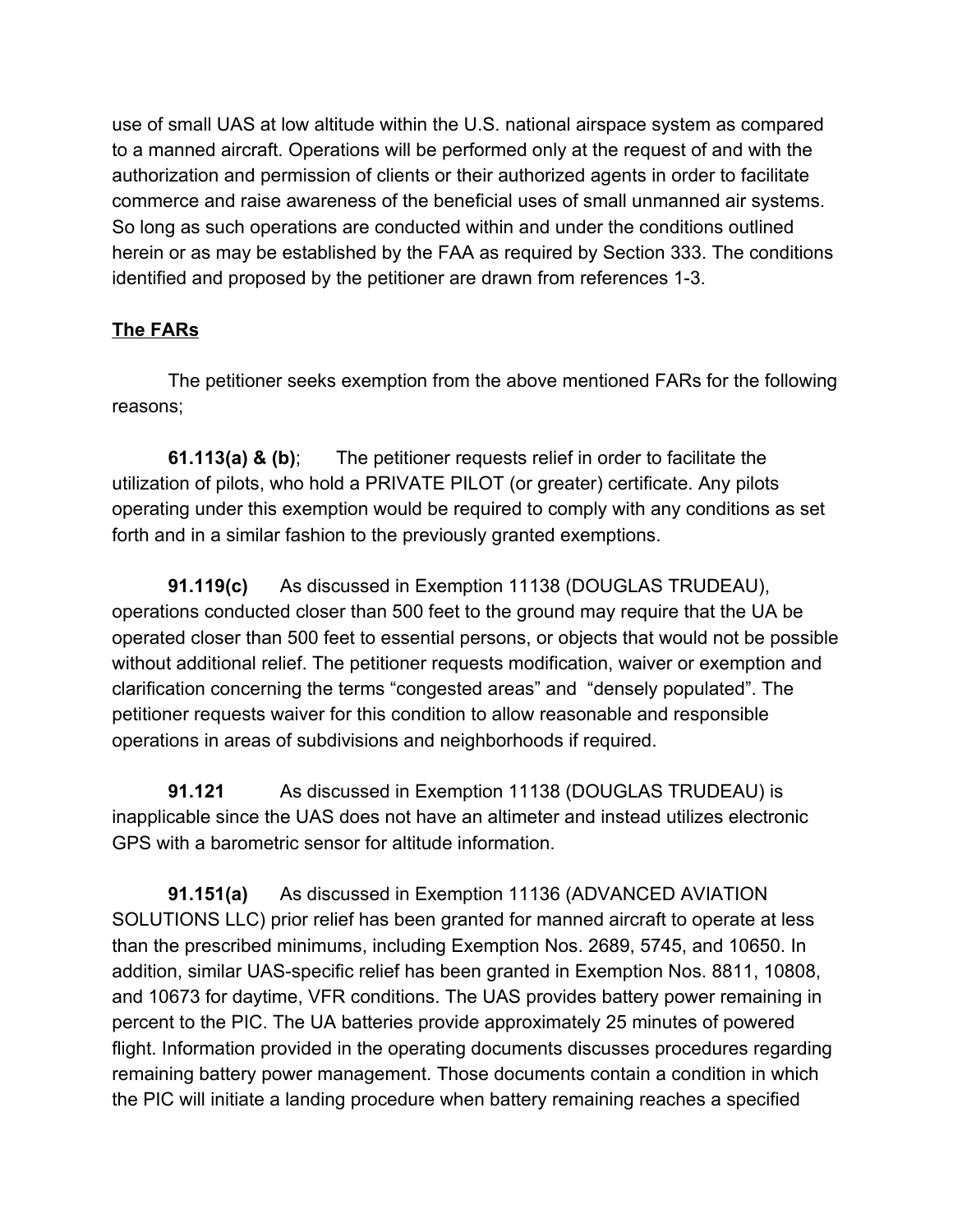level. Given the limitations on proposed operations and the location of those proposed operations, The FAA found that a reduced minimum power reserve for flight in daytime VFR conditions was reasonable.

**91.405(a); 91.407(a)(1); 91.409 (a)(1) & (2); 91.417(a) & (b)** As discussed in Exemption 11138 (DOUGLAS TRUDEAU), The petitioner proposes to inspect and ensure that the UAS is in a condition for safe flight in accordance with the operating documents. The FAA found that adherence to the petitioner's operating documents and the conditions and limitations specified, describing the requirements for maintenance, inspection, and recordkeeping, were sufficient to ensure that safety would not be adversely affected.

# **The UAS**

The DJI Phantom 2 vision plus is a highly successful consumer grade small rotorcraft in the quadcopter configuration with an advertised weight of less than 44 Ounces (1242g) designed primarily to carry aloft a high definition camera. It has an advertised maximum speed of less than 30 knots (15m/s) and a maximum climb rate of less than 1200 feet per minute (6 m/s). It is powered by four electric motors with a distance between motors of less than 14 inches (350mm) It utilizes an internal inertial measuring unit (IMU) with integrated barometric sensor augmented with global positioning system (GPS) to maintain its geospatial orientation and position. It is controlled primarily through an FCC certified radio control (RC) unit. Real time video and telemetry information is transmitted back to a ground control station allowing the operator and/or PIC to monitor battery level, GPS signal strength, altitude (AGL), distance from PIC, camera imagery, and control camera angle. It has failsafe modes of operation for either loss of RC or GPS signal. Altitude can be limited by the onboard flight controller and maximum altitude can be preprogrammed by the PIC. Battery life limits flight times to approximately 25 minutes. The onboard flight controller will warn the pilot via telemetry and external lighting cues before reaching a low battery state. An automatic termination of flight and landing will be initiated when the battery reaches a predetermined low state. It is anticipated that flights will usually last less than 10 minutes. More information is available in attachment 1 or http://www.dji.com/product/phantom-2-vision-plus

### **Risk mitigation**

The petitioner has reviewed FAA exemptions reference's 13 *Conditions and Limitations* section and believes that the procedures specified therein are reasonable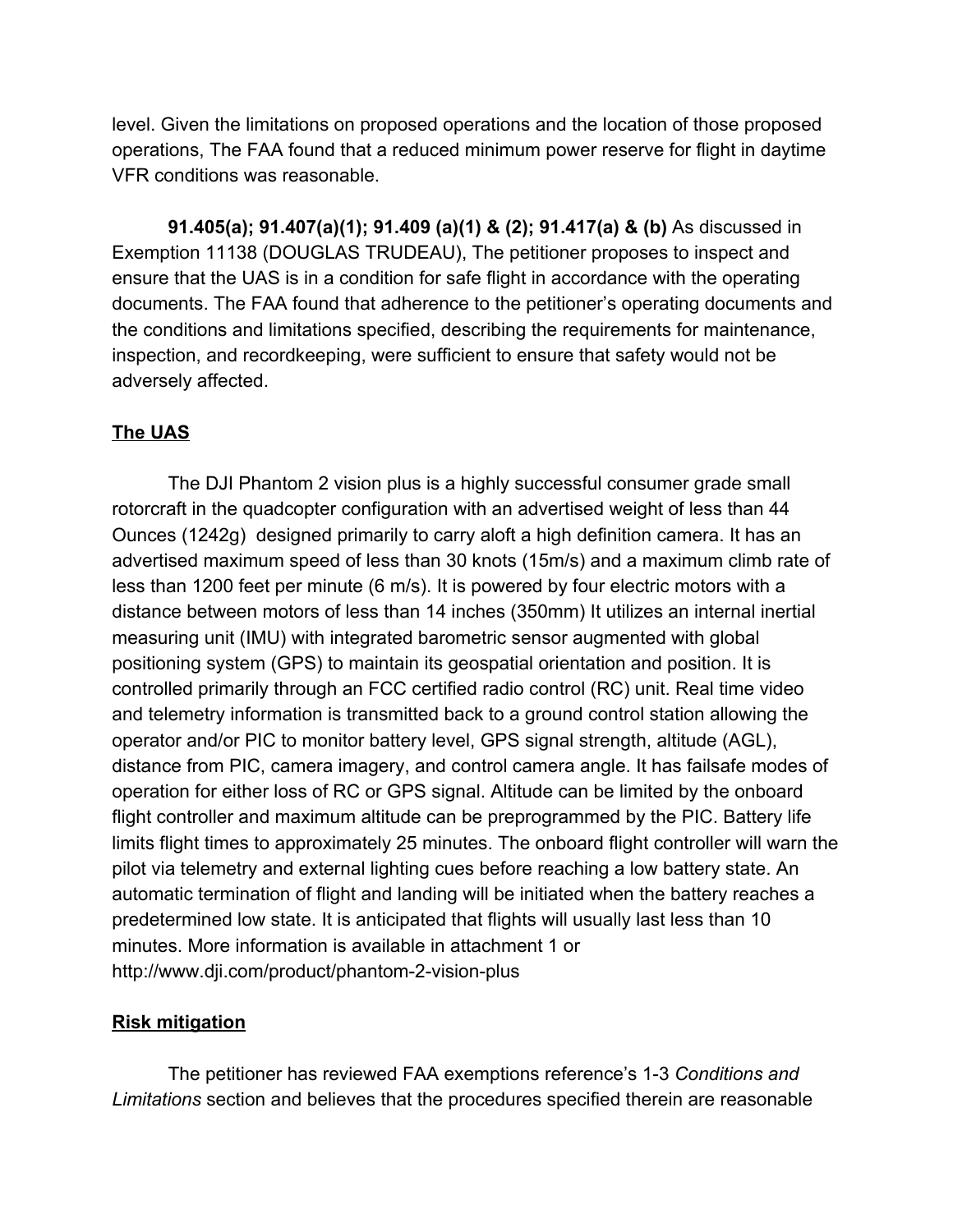and will be utilized in order to manage and mitigate risk and ensure public safety. A preflight checklist will be developed and employed to ensure that the UA airworthiness will be verified before launch. Airworthiness will be maintained by performance of routine inspections before each flight, maintaining flight and maintenance logs to record time on failure-prone components.

The petitioner request that in a manner similar to reference 3, he be allowed to operate within 5 miles of an airport provided that;

> "*The UA may not operate in Class B, C, or D airspace without written approval from the FAA. The UA may not operate within 5 nautical miles of the geographic center of a nontowered airport as denoted on a current FAApublished aeronautical chart unless a letter of agreement with that airport's management is obtained, and the operation is conducted in accordance with a NOTAM as required by the operator's COA. The letter of agreement with the airport management must be made available to the Administrator upon request*."

Operations within 5 miles of an airport are not anticipated to be routine but the petitioner is requesting a mechanism to facilitate such activities without requesting a new and separate exemption(s) should the need arise. Operations within class B airspace are not requested due to the lack of mode C transponder.

#### **Public interest**

Use of the UAS in lieu of a manned aircraft would enhance safety and reduce the environmental impact as compared to similar operations conducted with manned aircraft of greater proportions, carrying a crew and flammable fuel. Additionally, use of the UAS in order to facilitate commerce could lead to economic growth. Operations for this petition will enable service for property owners or their designees seeking an enhanced perspective for characteristics, amenities, and benefits of their desired photographic subjects that cannot be displayed through ground level videography/photography. Aerial photography is a valuable marketing tool that can lead to increased commerce and enhance personal photography. Crop surveying applications could lead to decreased use of pesticides and fertilizer and conservation of water as well as increased crop yields and decreased costs. Aerial surveying and inspections can increase work site efficiency, improve volumetric estimations and reduce risks. The petitioner will provide clients with photographic data for these purposes on a 'for hire' basis acting as an independent contractor. A visual observer will be utilized. Liability insurance will be